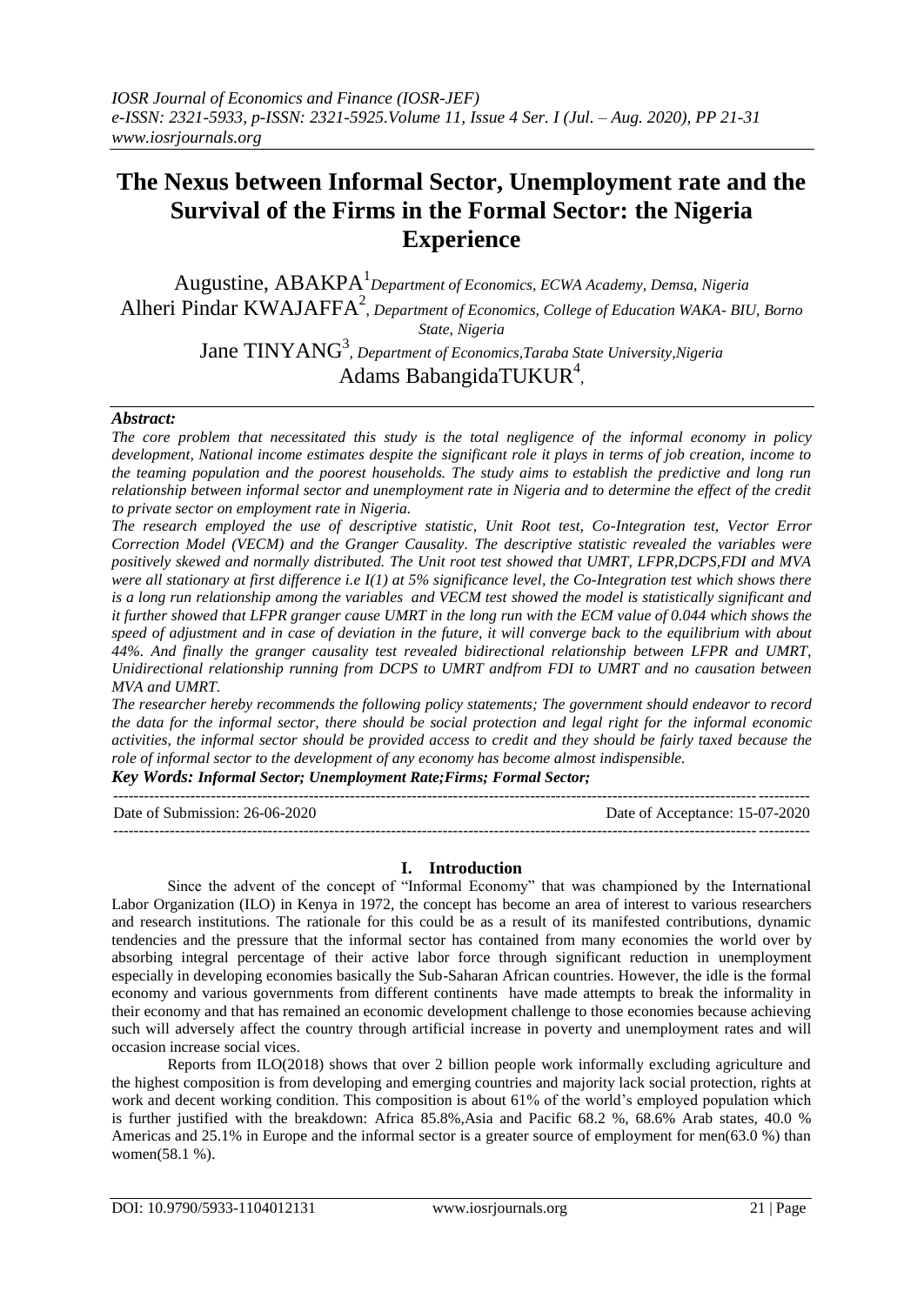From the popular point of view, the informal sector have immensely contributed to the growth of the Asian countries and African economies in terms of job creation, capital savings and mobilization, efficiency in the use of resources, utilization of local technology training ground for entrepreneurs and self-reliance through small and medium scale enterprises. Nigeria in the 1980s was faced with serious economic challenges, the percapita income fell considerably and wage employment has declined (NISER report, 1993). Informal sector was at the rescue of the Nigerian economy because it constituted a significant segment of the Nigerian economy. The contribution of the sector to employment has significantly reduced the shock on the labor force which could have led to negative activities by the citizenry (Omisakin, 1999 cited in Fasanya&Onakoya, 2012).

Furthermore, the United Nations member states have made it a point of duty by projecting to deliver full and productive employment with decent work for all, by 2030, in their signing of the Sustainable Development Goals (SDGs) which came immediately after the expiration of the Millennium Development Goal in 2015. The Goal 8 of the SDG capitalizes on, "Decent Work and economic growth", contains the following target: "By 2030, achieve full and productive employment and decent work for all women and men, including for young people and persons with disabilities, and equal pay for work of equal value", (Stuart &Samman, 2017).

Ensuring any sustained growth in an economy is critical for attaining sustainable development. Poor job quality and high levels of working poverty rather than unemployment remain the main challenges in the African Labor markets which are connected to the high incidence of informal and vulnerable employment. Africa"s unemployment has been on a steady rise at an average of around 7% while the informal employment account for a significant fraction of 86% in 2016. Private sector development and job creation in African countries are onerous and cumbersome business environment and regulatory framework. A Survey showed about 1.3 to 3 million jobs are lost annually owing to administrative bureaucracies, corruption, unfavorable tax system, insecurity among others (United Nations, 2019).

Base on the foregoing, it was evident that the informal sector has become a child of necessity by continuously gaining momentum among the developing countries. This area of concern by the government perpetuates even as the International Monetary Fund (IMF) projected 2.1% growth for 2018, which falls below the population growth forecast of 2.6%. Population growth, accompanied with high underemployment and unemployment rates as a result of frictional or structural situation (combined 40%), will result in an increase in the number of job seekers in 2018 and beyond. It also translates to an increase in the number of people who look to the informal sector for economic survival which is usually the last hope for the unemployed. The Nigerian Informal Sector (IS**)** is a major contributor to the Nigerian economy, accounting for a significant portion of employment. According to the IMF, the Nigerian informal sector accounted for 65% of Nigeria's 2017 GDP (Arndt 2018).

Furthermore, with the continues increase in the number of the informal activities, it has made many countries to draw attention to the performance, size and viability of existing firms and the rationale why people keep venturing into informal activities despite the vulnerable nature of these activities in terms of irregular incomes, lack of legal and social protection and also long term prospects. However, people should not be blamed for such actions because the level of poverty, hunger and joblessness is so alarming and this is predominantly a reoccurring phenomenon in Sub-Saharan African countries. For instance, about 45% of Nigerians live in extreme poverty and also the weak growth in the formal economy suggests that employment is relatively inadequate to curtail this poverty and joblessness. The formal sector grew by 0.8 % in 2017 and the sector was paying a minimum wage of  $\text{\#18}, 000(\text{\#50}),$  which translates to an average daily income of \$1.67, still below the poverty line of \$1.9 per day. Until recently the when the Nigerian government signed the new National Minimum was of N30,000(\$83) on April 18,2019 and the Federal Government and the Nigerian Labor Organization(NLO) agreed on the consequential adjustment on October 18,2019, after protracted negotiations. However, as of 31<sup>st</sup> December, 2019, no fewer than 25 States out of 36 states in Nigeria fail to meet the December death line given by the Trade Union for its implementation (Agbakwuru, 2020) but on the contrary the informal economy has grown faster with an annual growth rate of about 8.5% within 2015 to 2017.

The Sub-Saharan African countries are typically structured by a large number of small business units and predominantly they provide large job opportunities. However, these small businesses do not have the capacity to absorb the growing African population. In addition, these businesses have the potentials to grow and create meaningful jobs, higher-value-adding roles and to benefit from external economies of scale and to have a competitive ground even to the extent of competing at the international markets. Supporting the growth of Small and Medium scale enterprises in Sub-Saharan Africa, as well as sustenance of bigger businesses, will require structural change and workable economic policies aimed at enabling businesses to grow, through access to finance either from commercial banks or social intervention programs by the government, improving transport infrastructure and also technology. From the report by United Nations Development Program"s Human Development Index, they projected that in order to create job opportunities to the growing population; Africa needs investment to salvage such challenges bedeviling their economies. Furthermore, the UN stated that about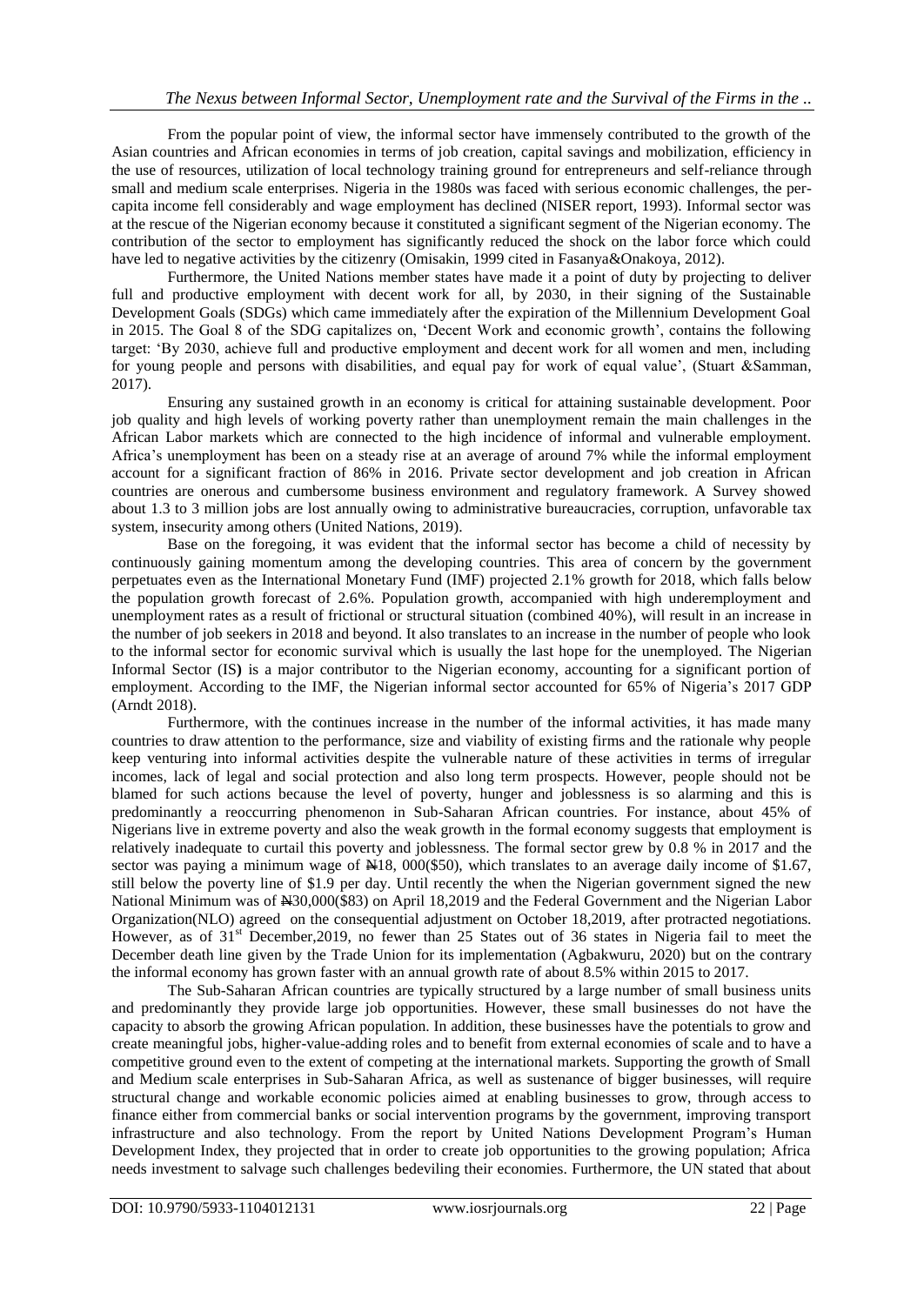15% of the world"s population dwells in Africa but it only attracted around 4.4% of total Foreign Direct Investment (FDI), about \$54 billion and that 10 expatriate Africans also sent home remittances totaling \$33 billion in 2016, which makes it 11 down from \$35.2 billion in 2015. In their analysis they came to conclusion that these inflows are eclipsed by capital flight, especially from resource-rich economies (Thompson, Shepherd, Welch and Anyimadu, 2017). But the question remains, what precisely needs to be done in other to improve and integrate the informal sector so that it consolidate the developmental contribution of the formal sector without linkages for the overall growth and development of African economies?

Furthermore, the linkages between formal and informal sectors posed daunting challenge to the Sub-Saharan countries because good number of firms in the formal sector buy and sell inputs and output to the informal sector and also there is often transfer of technology among the sectors. Despite the relentless effort of Nigerian government to increase her revenue collection by planning to tax informal sector in 2020, it is clear that Nigerian politicians thwart the tax administrators plans because they fear losing votes in general elections because high number of the voters are part of the informal workers as many of them have been promised protection from taxation by the politicians during electioneering period.

This study aims find out the predictive and long run relationship between the informal sector and unemployment rate in Nigeria and also determine the effect of the credit to private sector on unemployment rate in Nigeria.

### **II. Conceptual Issues**

## **2.1 Informal Sector**

In recent time, the growing interest by researchers to venture into the study of the shadow economy or informal sector after a long period of negligence often makes researchers give diverse definition on the subject matter, however within the same context as justified below.

(Onwe, 2013) views informal sector in terms of employment which comprises both self and wageemployment that are usually not recognized, regulated, or protected by legal or regulatory frameworks.

Furthermore, (Fasanya eta al. 2012) captures the definition made by Bromley (1990) to mean informal sector denotes economic activities that are obtained outside the formal standard of economic transactions established by the state and formal business practices, although it may not be illegal. The term applies to micro or small businesses that start at individual or family self-employment business.

In addition, (Webb, Bruton, Tihanyi& Ireland 2012) gave this definition that informal economy consists of economic activities that occur outside of formal institutional boundaries but which remain within informal institutional boundaries for large segments of society.

In furtherance, informal sector is also seen as one group of economic arrangements which are not subject to government arrangements, which are not subject to government regulations, and which the nature of employment is both self-employment such as home production and petty trading and wage employment such as casual labor, contract labor and piecework (Tutik,2014 as cited in Obara&Nangih,2016)

The debate on informal sector over whether a satisfactory model of informal activities should imply some wage segmentation has paramount role for policy formulation. From one of policy response to wage segmentation is to introduce a formal sector wage subsidy (Ray 1998 as cited in Fasanya&Onakoya, 2012). If labor markets are approximately holistic however, subsidy could have adverse effects on welfare and net tax revenues. If wage differentials across sectors reflect primarily productivity differentials, policy that aim solely at reducing the size of the informal sector are likely to be a poor substitute (at best) for direct investment in education or investments in the quality of formal institution. Whatever the outcome of the debate over segmentation, contemporary theories of informal economic activities provide natural explanations many salient features of the organization of production in developing countries changes over time (Fasanya e ta al, 2012).

The research on these thematic issues provides an interesting contrast to legitimacy-related research as informal sector possess legitimacy in regards to informal institutions yet are technically illegal in terms of formal institutions. This gathers more strength from economies where social definitions of legitimacy are relatively congruent with legal prescriptions, why do individuals purchase informal products since such products are not wholly legitimate (from a formal institution perspective)?

Studies suggests that informal entrepreneurs manufacture products so that they imitate legitimacyproviding benefits of formal economy products while hiding the product's informal origins, consumers will purchase counterfeit goods to adjust their social status (Han et al., 2010; Wilcox et al., 2009 as cited in Webb, e ta al,2012 ). This phenomenon highlights a strain between different demographics in which customers are motivated to procure certain outcomes, and if legitimate means of acquiring these outcomes are unavailable, then illegitimate means become more acceptable. Additional costs and minimal benefits associated with formality motivate informality. Operating formally creates costs, including taxes, registration fees, and compliance with policies (Webb, *e ta al*, 2012)The relationship between the formal and informal economy have been briefly summarized by three main schools of taught from the work of Becker, 2004.*The Dualists*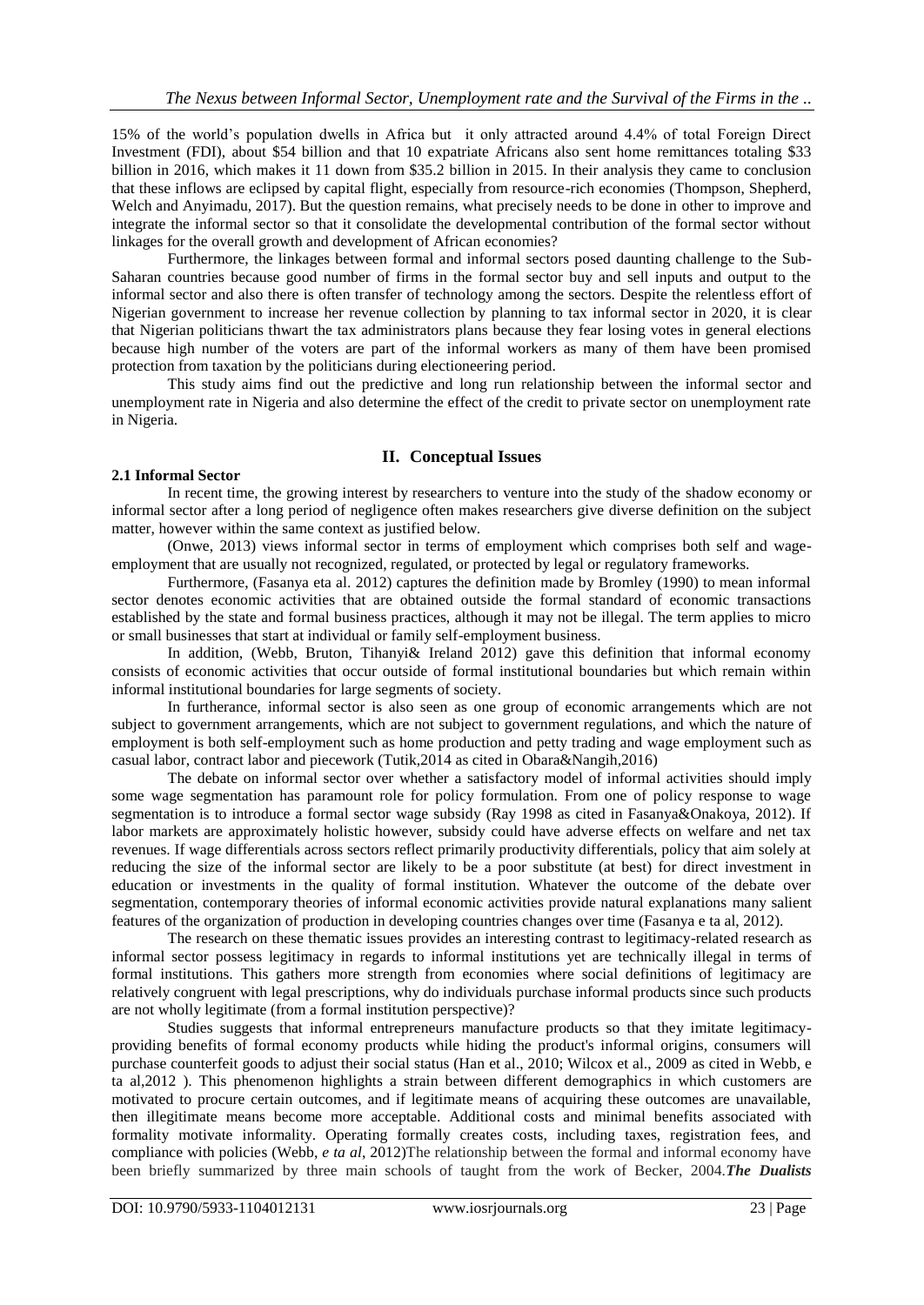*Approach*: which views the informal economy as a separate marginal economy (additional) not directly linked to the formal economy, but providing income or a safety net income for the poor in the society (ILO 1972, cited in Becker,2014). Furthermore, *the Structuralism Approach*: opined that the informal economy is subordinated to the formal economy. Thus, in order to mitigate costs, the privileged capitalists seek to subordinate petty producers and traders (Castells and Portes 1989 cited in Becker 2014) while the *Legalists Approach*: views the Informal sector as informal work arrangements that are a rational response by micro-entrepreneurs to overregulation by government bureaucracies.

#### **2.2 Challenges faced by informal sector in Nigeria**

The informal sector is bedeviled with a lot of banes despite the sector"s contribution to the economy.Awojobi, Ayakpat, Adisa,(2014) captures the following challenges

(i)Lack of Access to Credit Facilities: Most of the informal workers lack access to credit facilities, the introduction of micro-finance banks in Nigeria in 2005 by the federal government did not solve the issue of informal workers accessing credit facilities this is because many of them do not have the collaterals to secure loans from the micro-finance banks and also bureaucracies in applying and collecting loans while many do not understand the significance of the loan acquisition due to low level of education.

(ii) Unsafe working Conditions: The informal sector is associated with poor working conditions, according to (Ghana TUC 2006), the informal sector is known for lack of health care, safety standard and they eat in a poor environment. The environment they work is precarious in nature since most of them who work in the factories are exposed to dangerous chemicals, dangerous environment and poor working conditions.

(iii) Harassment by Public Authorities

Vendors always have a rough time with the officials from the local governments" officials, State government and federal task force, who always harass them if they feel that the vendors are displaying their products along the roadsides thereby obstructing traffic on the roads and most at times their properties, are destroyed and resources wasted.

#### **2.3 Employment Generation**

Employment generation is a natural process of social and environmental development. Humans have needs and these needs are insatiable, as a result it presents employment opportunities for others to be employed so that the needs can be relatively met. If this is not true, the world would not have grown to this present level where needs are met by suppliers supplying at the right place, right quality and price.

Furthermore, (Aremu, 2010) views employment generation as the process which involves in engaging the labor force in productive activities in the economy. Full employment is the ideal employment condition in the economy. However, this is a ruse in most countries either developed ordeveloping countries like Nigeria, because it is a dream that is yet to be achieved. (Beveridge1994 as cited inAremu,2010) defined full employment as situation where there are more jobs than men. Full employment does not mean that everybody in the labor force is employed. A condition of full employment can be said to exist if the number of unfilled vacancies is equal to the number of people who are out of work. In any dynamic economy, some unemployment rate of 4 and 5% will be compatible with the aims of full employment. Unemployment has been the problem that is beleaguering Nigeria and it has been of serious concern to the government. Hence, the alternative sector, known as informal sector has always been serving as back up for the formal sector in employment generation. As a result of magnitude of labor force that has this sector has their last resort, the sector demand maximum attention.

Unemployment rate refers to the share of the labor force that is without work but available for and seeking employment or the rate of percentage of the total workforce that is not employed but seeking to be employed.

# **2.4: Empirical Literature**

There are numerous empirical works on the subject of this study, but few among them are the research carried out by (Fasanya, *eta al*, 2012)where the research examined the impact of informal sector on employment generation in Nigeria. The research analysis was based on the augmented Solow growth analytical framework. The outcome showed that informal sector activities have significant impact on absorbing the large pool of labor force in Nigeria. The study further establishes that human capital formation is positively related to unemployment rate. Therefore, they urged the government to re-examine its policies on informal sector.

(Mbaye,2014) investigated the informal sector in low income developing countries and the research prioritized the Sub-Saharan African economies. The research examined the mechanism through which the informal sector can improve job quality, tax collection, foreign investment influxes, and the transparency and magnitude of cross-border trade. Furthermore, (Rupani, 2014) sees the Informal economy as an incubator for the empowerment of the most vulnerable fraction of a society which is mainly women and children. The research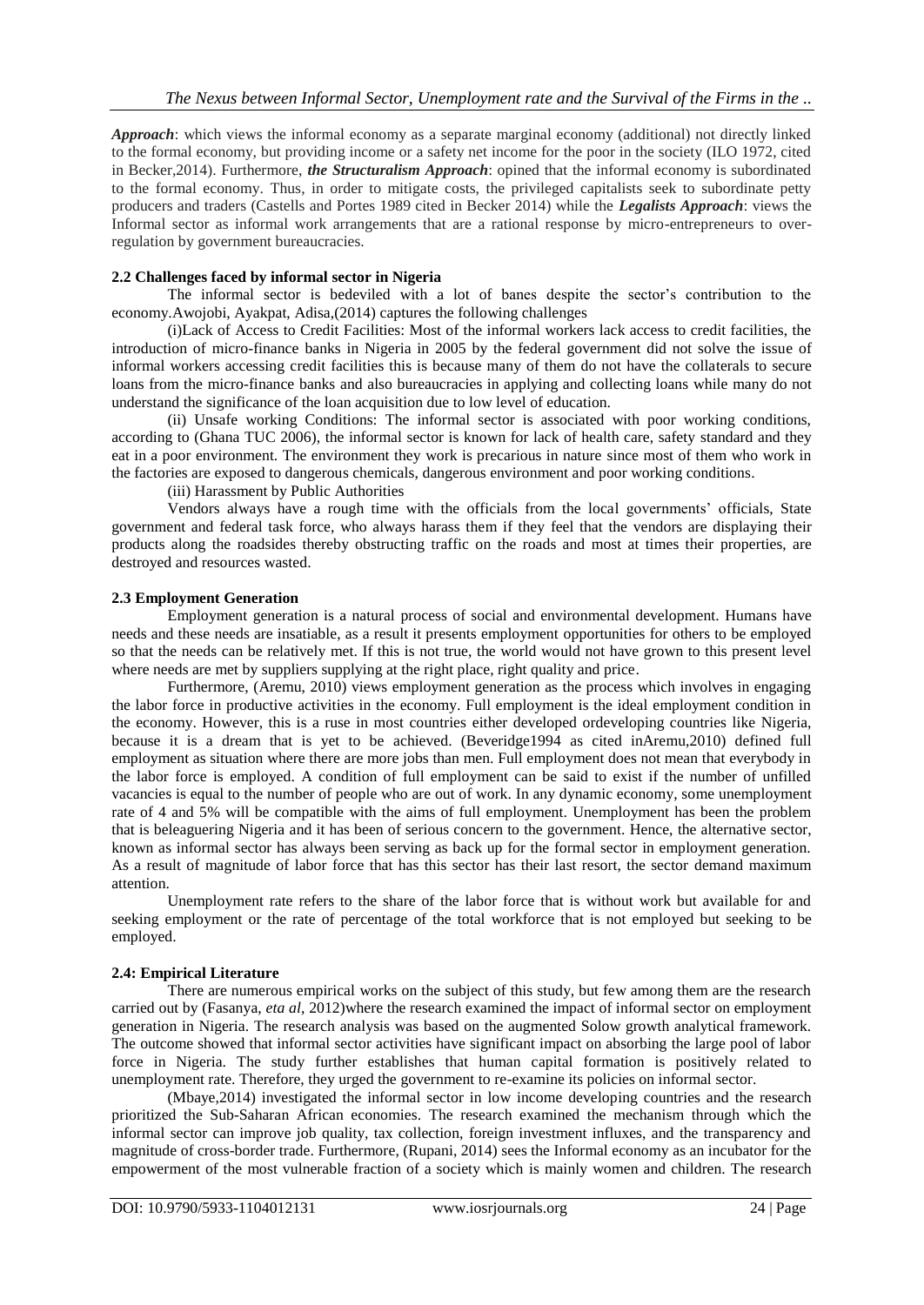focused on five occupational groups which are also unskilled within the informal economy. This group includes: load carriers, domestic workers, street vendors, home-based workers and construction workers. The sample size of the study was 100 workers derived from different sectors in the informal economy. The study revealed the economic and social status of the workers from the study group and how the organized informal economy can pilot sustainable development. The researcher finally suggested that the informal economy, which has sustenance capacity, should be used as a yardstick for development, rather than eliminating them from the entire economy. Finally, (Otekhile& Matthew, 2017) conducted a research on the enterprise and competitive environment, the study was descriptive in nature and they found out that the informal sector contributes significantly in job creation in Nigeria and that there will be no need for the government to curtail its growth but rather the government should promote large scale public and private enterprise. However, the research has not applied rigorous techniques in analysis to actually analyze the nexus between informal sector and unemployment and this study to the best of my knowledge is most recent capturing the trending issues after many changes have taken place within the economy over the years and also still changing at the wake of Covid-19 pandemic which has changed and halted the global economic activities.

### **III. Methodology**

This study will employ data obtained from secondary sources which are times series in nature covering the period from 1991-2019.The data will be sourced from International Labor Organization,ILOSTAT data base,2019, World Bank Economic Outlook Database,2019, IMF,International Financial Statistics and Balance of Payment databases,International Debt Statistics and OECD GDP estimates.

Furthermore, the sourced data for this research have qualities of times series, thus the variables to be used in the model have to be stationary. This simply means, a non-stationary times series will actually have a time varying mean or both as required and this will ensure that every variable has a constant mean variance.

This study employs the descriptive techniques to test the quantitative nature of the variables, a unit root test to test the stationary level of the data, a co-integration test was also applied to establish if the variables are integrated in the long, the study further uses Vector Error Correction Model(VECM) to show the short and long run dynamics and finally granger causality was done to determine the predictive relationship variables, furthermore, the conventional Error Correction Model formula for co-integrating series is given below. The model for this study has Unemployment Rate as the dependent variable (UMRT) the other variables Labor Force Participation Rate (LFPR) is the proxy for the informal and formal sector, DCPS stands for Direct Credit to Private Sector, FDI stands for Foreign Direct Investment and MVA is the percentage of Gross Domestic Product on Manufacturing are the independent variables.

This is the functional form of the model:

UMRT= F {LFPR, DCPS, FDI, MVA}…………………………..*(3.2.1)*

Furthermore, the time series are integrated of order one i.e. I (1) and non-stationary, the VECM will be estimated to examine both short-run and long–run dynamics

nn

$$
\Delta Y_t = \beta_0 + \Sigma \beta_i \Delta y_{t-1} + \Sigma \delta i \Delta X_{t-1} + \boldsymbol{\varphi} Z_{t-1} + \mu_t
$$

 $i=0$   $i=0$ Z is the Error Correction Term (ECT) and it is the residual of the OLS the co-integrating equation in the long run:

 $y_{t-1} = \beta_0 + \beta_1 X_t + \varepsilon_t$  and it is finally transformed as Zt-1 = ECT<sub>t-1</sub>=  $y_{t-1} - \beta_0 - \beta_1 X_{t-1}$ 

The error correction, relates to the fact that last period deviation from the equilibrium in the long run has influence on the short run dynamics of the dependent variable in the equation. The ECT coefficient  $\varphi$  is the speed of adjustment, because it measures the speed at which Y returns to equilibrium after a change in X has taken place. Finally, the Granger causality test will be finally applied.(Raza,2015) captured Granger Causality test as a test that seeks the direction of causality between dependent and independent variable was analyzed by Granger(1969) causality test.

#### **IV. Results**

#### **4.1 Descriptive Statistics Test Analysis**

The result for the descriptive statistic can be found on Table 1 in Appendix 1. Base on the result, the UMRT has a mean value of 4.211379%, while the minimum value is 3.4200001 and the maximum value is 6.240000.The standard deviation of 0.841961% implies that there is a little deviation from the mean from both sides by 0.841961%. This clearly shows the extent for the deviation from the mean which is a very small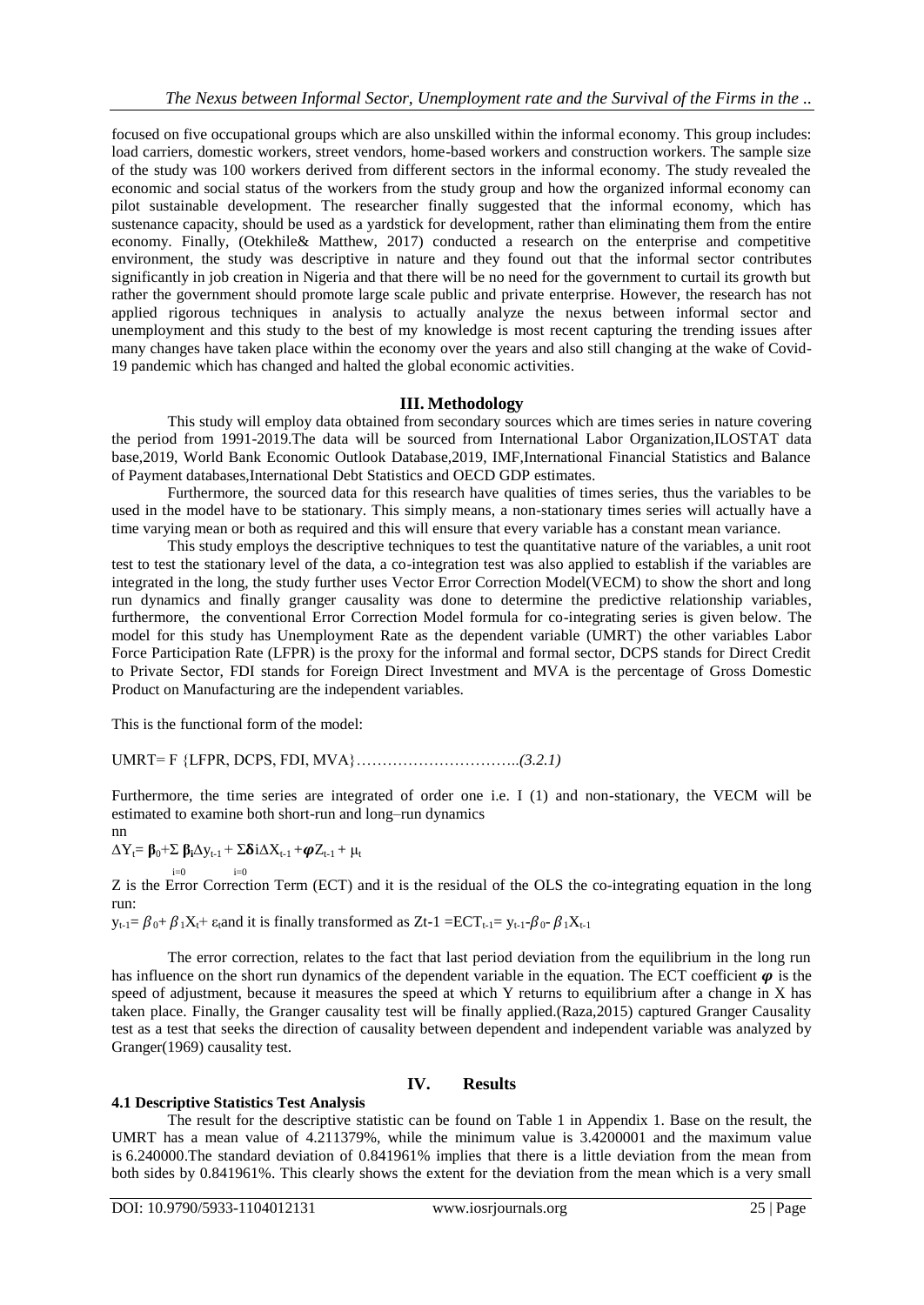value for the standard deviation is less than the mean value. The skewness value of 1.577131 and the jarque-Bera probability value of 0.001340 shows that the data for the UMRT is highly skewed base on the rule of thumb which it shows it is positively skewed and normally distributed.

The Labor Force Participation Rate (LFPR) has a mean value of 55.16310%, this implies that an average 1% change in Labor Force Participation rate, it affects unemployment rate by 55.16310%. The LFPR minimum and maximum values are 54.74000 and 55.86000 respectively, the standard deviation of 0.289792 shows that there is a little deviation of the data from the mean value. The value for the skewness is 0.289792 and the jarque-Bera probability value is 0.241709.This indicates that the data is positively skewed and normally distributed.

The mean value for Direct Credit to Private Sector (DCPS) is 10.89621; this indicates that a 1% change in DCPS will affect unemployment rate by 10.89621. The minimum and maximum values for DCPS are 5.240000 and 22.29000 respectively. The standard deviation is 2.058605 this shows that there is a deviation from both sides by 4.277696. The value for the skewness shows that the data is highly skewed base on the analysis of the rule of thumb 1.027050 and normally distributed as shown on the jarque-Bera probability which is 0.068562. Furthermore, the mean value for the Foreign Direct Investment (FDI) is 2.001034 which imply that a 1%t change in interest rate will affect unemployment rate by 2.001034%. The values for the minimum and maximum data for interest rate are respectively shown as 0.500000 and 5.790000.The standard deviation 1.163082 which shows that, there is deviation from both sides.This implies that the data is positively skewed and normally distributed.

The mean value for the Manufacturing Value Added (MVA) exchange rate is 12.44379, which implies a 1% change in manufacturing; unemployment rate will be affected by 12.44379. The minimum and maximum values for the data are respectively shown as 6.550000 and 20.93000.

The result above brings to conclusion that the variables are positively skewed and normally distributed.

#### **4.2 Stationary Test Analysis**

The results on the unit root test can are found on Table 2 in Appendix 2. The result obtained are summarized explicitly below, it showed that all the variables for this study were non-stationary at level i.e. 1(0) based on their respective Augmented Dickey Fuller(ADF) test result which is less than the critical value at 1% and 5% in absolute terms and also their probabilities were not significant this indicate the variables have unit root at level. However, they variables were all stationary at first difference I (1) at either 1% or 5%, with value of ADF> critical values at 1% and 5%. UMRT -4.838741>-4.440739 at 1%, DCPS -4.568670 > -4.374307 at 1%, FDI -3.951855<-4.323979 at 1% but less than FDI 5%(-3.580623), LFPR-3.918611< -4.339330 at 1%, but stationary at 5%(-3.587527) and finally MVA was also significant at 5% -3.841870>-3.603202. Base on this, the study can proceed to have a co-integration test.

#### **4.3Johansen Co-Integration Test Analyses**

The result of Johansen co-integration test can is also found in Table 3 Appendix.3. This research takes into cognizance the value of the Trace Statistic and Max-Eigen Statistic. Base on the result above, there are 5 hypothesized numbers of Co-integrating equations (CEs). The asterisks (\*) gives the likelihood of rejection. The "None" implies no co-integrating equation in the model. The co-integrating equation "At most  $1^*$ " has the value of Trace Statistic 57.66403> critical value 47.85613 at 5%, the Ho: is rejected as further evident with low Pvalue 0.0000. This implies that there is co-integration by accepting  $H<sub>1</sub>$ . While at equation 2,3,4 Shows the value of Trace Statistic are less than the critical value at 5% respectively (29.25831<29.79707, 10.41638<15.49471, 0.841188<3.841466) this implies that the study will fail to reject Ho: Here the research agrees that there is at most 2,3,4 co-intergrading effect.

Furthermore, the Max-Eigen statistic depicts the same outcome as obtained from the Trace statistic. The value at co-integrating equation one shows the value of Max-Eigen Statistic > critical value at 5% level of significance with the following values respectively (28.40572>27.58434) and a P-value of 0.0392. While cointegrating equations 2,3 and 4 showed Max-Eigen Statistic value < critical values at 5% level of significance, with the following values respectively(18.84193<21.13162, 9.575192<14.26460, 0.841188<3.841466).

Base on the outcome of the co-integration test, there is need to further estimate both short-run and long run-run and the appropriate estimation techniques and the appropriate technique is theVector Error Correction Technique.

#### **4.4 Vector Error Correction EstimatesResult Analysis**

Appendix 4Table 4 has the estimated result for the VECM. The estimated Vector Error Correction Model (VECM) which has unemployment rate as the target variable was obtained and applied into the conventional formula stated earlier.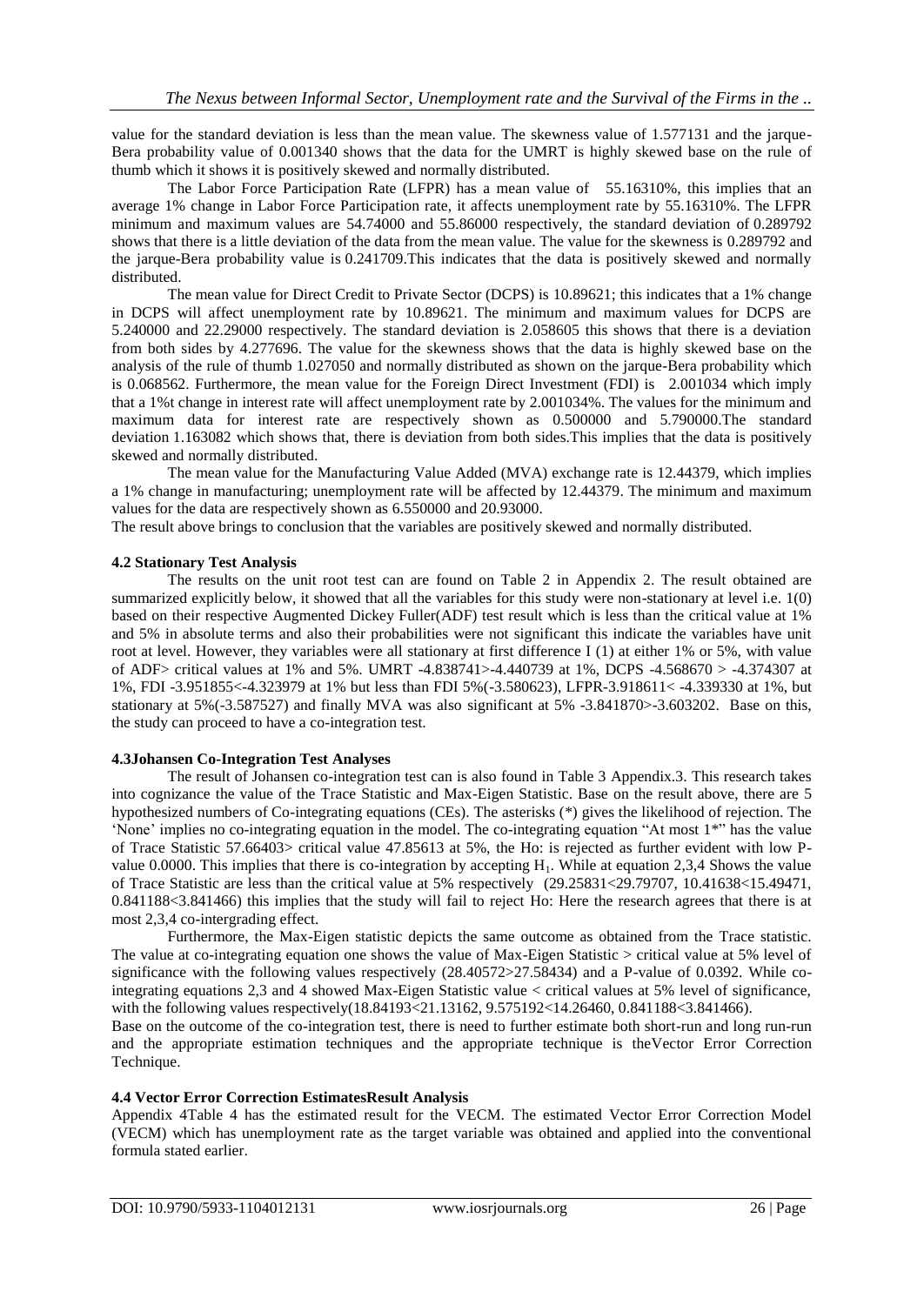$ΔUMRT = -0.0445ect_{t-1} + 0.3903ΔUMRT_{t-1} - 0.122UMRT_{t-2} - 0.3250ΔLFPR_{t-1} - 0.1185ΔLFPR_{t-2}$  +0.0127ΔDCPS<sub>t-1</sub> +0.0502∆DCPS<sub>t-2</sub> – 0.1116∆FDI<sub>t-1</sub> -0.1312∆FDI<sub>t-2</sub> +0.1378∆MVA<sub>t-1</sub> +0.0139∆MVA<sub>t-2</sub> + 0.0730 While co-integrating equation(long-Run Model) Ect<sub>t-1</sub> = 1.0000UMRT  $_{t-1}$  -33.9311LFPR  $_{t-1}$  +0.7083DCPS  $_{t-1}$  -1.3040FDI  $_{t-1}$  +2.6093.

Thus, the error correction model is statistically significant. The adjustment that the one year lagged error coefficient (-0.044) shows that 44% per cent of the disequilibrium error in the unemployment rate which accumulated in the previous year is corrected in the current year. In effect 44% of the deviation on the long run is corrected each year with the ECM(-.0.044529) which indicates the speed of adjustment, as the value of the error correction term is(-.0.044529) and this falls between -1 and 0. Based on the result, a 1% increase in Labor force participation rate will actually reduce unemployment by 0.33% and also increase in foreign direct investment by 1% will reduce unemployment by 0.11%. While direct credit to private sector does not show significant impact on unemployment as 1% increase DCPS shows the unemployment rate is likely to go high by 0.01% and even the %GDP on manufacturing sector does not reduce the level of unemployment.

Furthermore, the System Equation was estimated and the P-Value for each model can be estimated and that will draw the conclusion on the Long and short run causality .The relationship between LFPR and UMRT shows that LFPR granger causes UMRT in the long long-run. Furthermore, the overall co-efficient of model  $(R<sup>2</sup>)$  depicts the goodness of fit of the model which describes how fit the independent variables affect the dependent variable, 59% unemployment rate explained by the applied variables while 41% is captured by the error term.

### **4.5 Wald Test Analysis**

The Wald test is located in Table 5 Appendix 5 which clearlyanswers the question, doesLFPR granger cause UMRT? The study cannot reject null hypothesis, the null(Ho) is that LFPR does not granger cause UMRT, because the P-value 0.9450 is more than 5% level of significance, so there is no evidence of short run causality running from LFPR to UMRT.

#### **4.6 Serial Correlation Test Analysis**

Table 6 Appendix 6 shows the outcome of the serial correlation test was obtained. The research checked the issue of serial correlation by the use of residual diagnostic test, based on the outcome of Breusch-Godffrey serial correlation LM test, it shows that there is no serial correlation from the null hypothesis because the P-Value of the Chi-Square(2) shows Ho cannot be rejected with a P-Value of 0.0804> 5% and that brings to conclusion that there is no serial correlation.

Furthermore, a stability diagnostic test is essential; this is to ensure that the model is dynamically stable. The graph of the CUSUM Test explicitly shows a blue line in the middle lying within the red boundary. Based on this, the model is said to be dynamically stable and it can be found on Figure 1.

#### **4.7 Granger Causality Test Analysis**

The result found in Table 7 Appendix 7 shows the Granger causality test obtained which shows a bidirectional relationship between LFPR and UMRT with the P-Values 0.0104, 0.0421 which is less than the critical value at 0.05 or 5% significance level, this implies that a change in LFPR will cause a change in UMRT, likewise a change in UMRT will also have effect on LFPR. Furthermore, the test reveals a unidirectional relationship between DCPS and UMRT, which means it runs from DCPS to UMRT and this implies that a change in DCPS will cause a change in UMRT with no opposite reply from UMRT to that effect by their probability values of (00372, 0.7303).In addition, the predictive relationship between FDI and UMRT also shows a one way relationship (unidirectional) which runs from FDI to UMRT, because the P-value of FDI(0.0299) is less than the critical value 0.05 which shows causation while the P-value of UMRT(0.2547) is great than the critical value 0.05 or 5% significance level. This implies that any shock in FDI, it will affect UMRT but a shock in UMRT will not have any effect on FDI. However, the result obtained between MVA and UMRT clearly shows no causation between the variable with the P-values(0.4317, 0.9303) all above the critical value 0.05 and this implies that any shock in both MVA and UMRT has no effect on the other.

# **V. Conclusion**

This research is brought to conclusion for now and still subject for further research. The research work will certainly be addition to the existing body of literature on informal economies and also its relevance in job creation, this study shows the relevance of this neglected sector among many economies especially the developing countries capturing the Nigerian experience.

It should be known that the informal sector has not only continued to exist but have grown and are fast taking the positions of formal economies in terms of job creation, wealth generation because they are now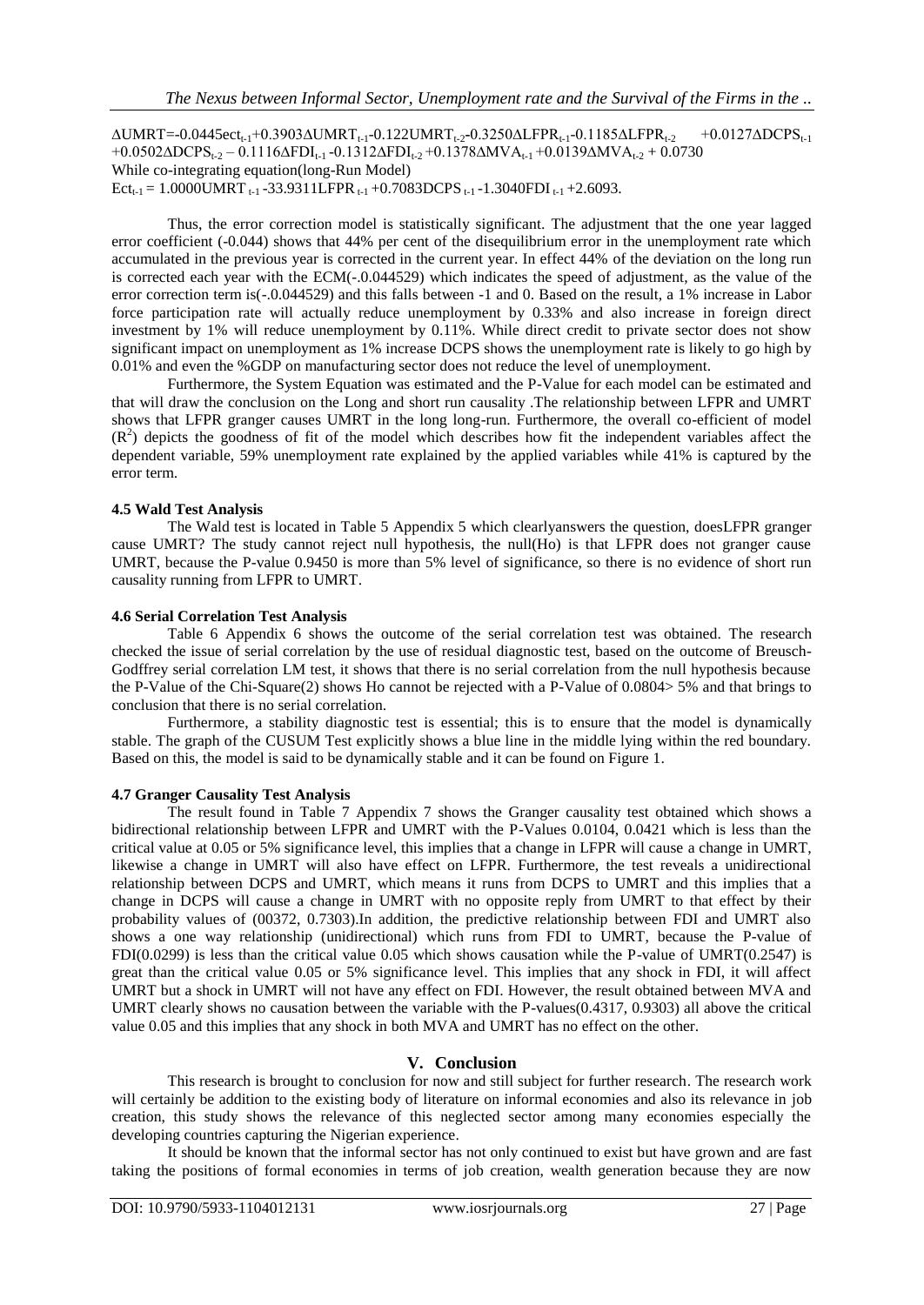engaging in profitable enterprises in the manufacturing activities even thou the informal sector is basically viewed to be small scale, low entry requirement, unskilled labor, labor intensive.

Informal sector in developing economies has been the shock absorber of the economies in relations to external and internal economic crises, the informal sector have always been there to provide alternative goods, reduction in social vices and crime rates among the unemployed and the potential foran economy to rejuvenate. However, theoutput from informal sector is not evaluated in computing the national income accounting of many nations and Nigeria to be specific.

Finally, a closer view at the informal sector in developing economies provides a glimpse of what could be achieved if the developing countries and financial policy makers can be more focused to the countries" every day realities.

#### **VI. Recommendations**

Based on the existingliterature on informal sectors and empirical researches carried out at different times and season in Nigeria and other developing countries, this research work makes some observations and recommendations to the government for policy formulation: These informal activities that are pegged as unprotected, irregular and unstable are no longer static to marginal economic activities but currently expanding into more productive ventures and also even to secondary production level of manufacturing and construction. Furthermore, there is a need to clearly differentiate the traditional perception of informal sector with the modern view in this period of United Nations Sustainable development goal and to make and promote policy responses that will enhance to growth of the informal sector and that will address the existing problems in that aspect.At this point, the study hereby recommends the following to aid the government in policy formulation.

i. Firstly, the government should have a clear record and data on her informal sector following the relevance of this sector to the nation"s growth.

ii. The government should devise a methodology for the inclusion of the informal sector in computing the national income without adverse negative effect on their growth potential

iii. There are a lot of uncertainties in informal sector, social protection and legal rights should be granted in informal economic activities.

iv. There should be good medium for access to loans, subsidies to the informal economy because lack of such facilities will slow the growth potential of the sector.

v. The existence of informal sectors are negatively affecting the formal sector because goods from the formal sector are usually more expensive than the alternative ones from the informal sector due to taxes and other cost involved in the formal sector despite having the same market so the sectors should be attuned.

#### **References**

- [1]. Agbakwuru,J. (2020,December,14TH ). Minimum Wage-25 States Fail Labour"s December 31STDeath Line:All Africa: <http://www.vanguadngr.com/>
- [2]. Aremu,Y.S.,(2010). Informal Sector and Employment Generation in Nigeria: Munich Personal RePEc Archive MPRA
- [3]. Arndt, J. (2018). Economic Development through Nigerian Informal Sector: Bank of Industry: Working Paper Series, No.2
- [4]. Awojobi,O., Ayankpat.J.,&Adisa,O.D.(2014). Rebased Nigerian Gross Domestic Product: The Role Of the Informal Sector in the Development of the Nigeria Economy:International Journal of Education and Research: 2(7)
- [5]. Becker, K, F (2004). The Formal Economy .SIDA
- [6]. Fasanya, I., &A, Onakoya(2012) Informal Sector and Employment in Nigeria: Error Correction Model; Research on Humanities and Social Science: 2(7)
- [7]. International Labour Organization.(2018). Carsten ten Brink GENEVA[. https://www.ilo.org](https://www.ilo.org/)
- [8]. International Labor Organization (2018). ILOSTAT data base
- [9]. Mbaye, M.A.A.(2014).Informal Sector, Growth, Employment and Sustainable Development.International Organization of La Francophonie, the Commonwealth
- [10]. Obara,L.C.,&Nangih,E.(2016). Taxing Informal Sector in Developing Countries: An Empirical Investigation from Rivers State of Nigeria, International SAMANM Journal of Finance and Accounting, 4(1)
- [11]. Onwe, O. J.,(2013). Role of Informal Sector in Development of the Nigerian Economy: Output and Employment:Journal of Economics and Development Studies. 1(1)
- [12]. Otekhile C., & Mathew, O. (2017). Enterprise and Competitive Environment: 20TH International Scientific Conference; Brno, Czech Republic
- [13]. Pupani, K.F.( 2004). The Organization of the Informal Sector for Sustainable Development: Proceedings of the Third International Conference on Global Business, Economics, Finance and Social Science 14 Mumbai Conference) Mumbai,India: Paper ID; M434
- [14]. Stuart, E., Samman, E., & Hunt, A. (2018). Informal Sector in New Normal; Improving the Lives of Workers at Risk of Being Left behind; Working Paper 530
- [15]. Thompson, H., Shepherd, B., Welch, G.H.,&Anyimadu, A.( 2017). Developing Businesses of Scale inSub-Saharan Africa: Insights from Nigeria, Tanzania,Uganda and Zambia:Royal Institute of International Affairs; Chatham House
- [16]. United Nations Economics and Social Council.(2019).Background Paper on Promoting Decent Work and Inclusive Economic Growth: Economic Commission for Africa: African Regional Forum on Sustainable Development; Fifth Session: Marrakech, Morocco.
- [17]. Webb, J.W., Bruton, G.D., Tihanyi, L., & Ireland, R.D.(2012). Research on Entrepreneurship in the Informal Economy: Framing a Research Agenda: Journal of Business Venturing. JBV 05632
- [18]. World Bank national accounts data, and OECD National Accounts data files(2019).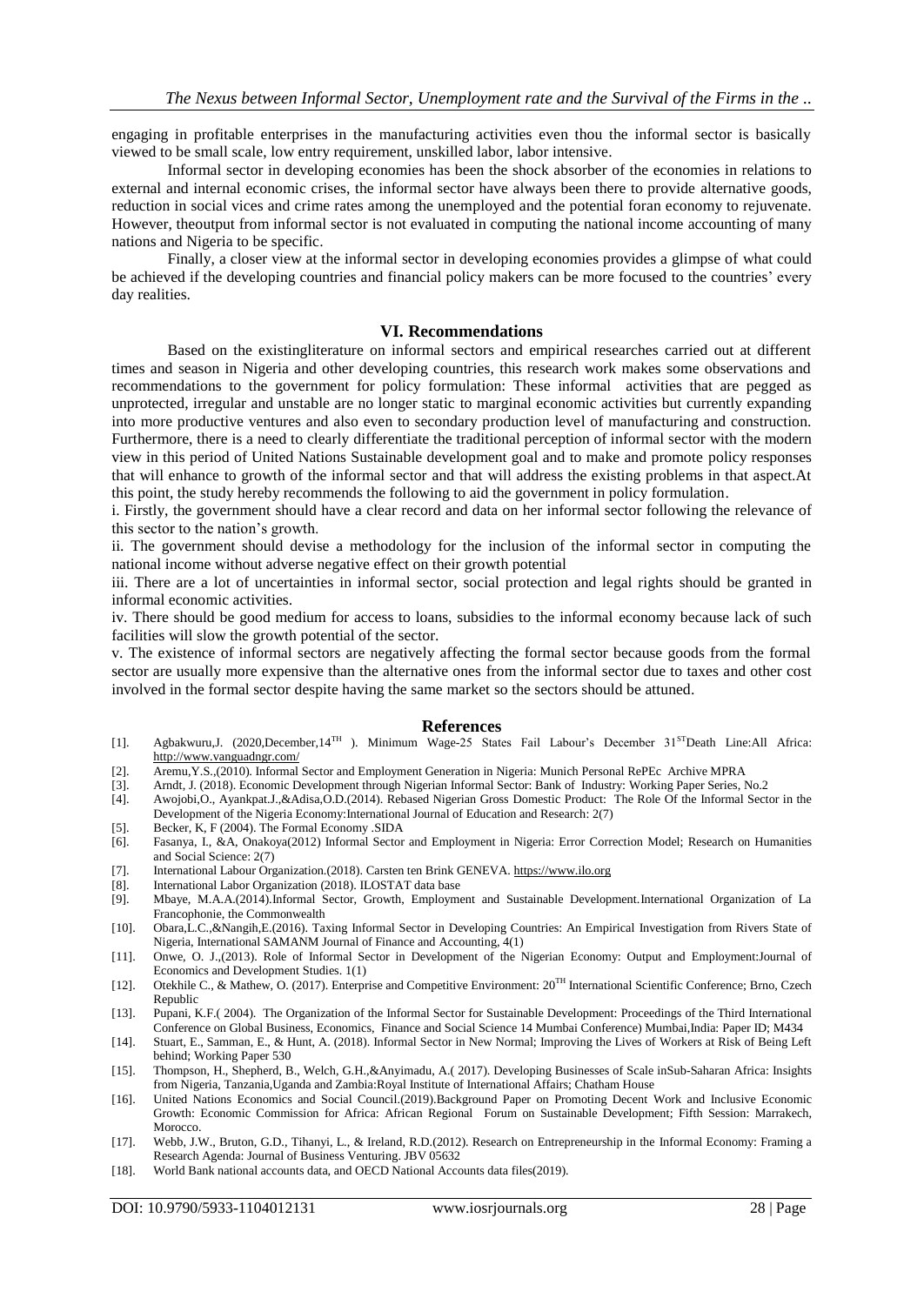**Appendix 1**

|                                         | <b>UMRT</b> | <b>LFPR</b> | <b>DCPS</b> | <b>FDI</b> | <b>MVA</b> |
|-----------------------------------------|-------------|-------------|-------------|------------|------------|
| Mean                                    | 4.211379    | 55.16310    | 10.89621    | 2.001034   | 12.44379   |
| Median                                  | 3.950000    | 55.10000    | 8.910000    | 1.880000   | 10.06000   |
| Maximum                                 | 6.240000    | 55.86000    | 22.29000    | 5.790000   | 20.93000   |
| Minimum                                 | 3.420000    | 54.74000    | 5.240000    | 0.500000   | 6.550000   |
| Std. Dev.                               | 0.841961    | 0.289792    | 4.277696    | 1.163082   | 4.660747   |
| <b>Skewness</b>                         | 1.577131    | 0.763354    | 1.027050    | 1.566125   | 0.551334   |
| Kurtosis                                | 3.999630    | 3.139794    | 3.465350    | 5.898074   | 1.746767   |
| Jarque-Bera                             | 13.22960    | 2.840043    | 5.360022    | 22.00354   | 3.366984   |
| Probability                             | 0.001340    | 0.241709    | 0.068562    | 0.000017   | 0.185724   |
| Sum                                     | 122.1300    | 1599.730    | 315.9900    | 58.03000   | 360.8700   |
| Sum Sq. Dev.                            | 19.84914    | 2.351421    | 512.3631    | 37.87727   | 608.2319   |
| <b>Observations</b>                     | 29          | 29          | 29          | 29         | 29         |
| Course: Pessarchars' Eviews Output 2020 |             |             |             |            |            |

# Table no 1: Descriptive Statistic

*Source: Researchers' Eviews Output, 2020*

#### **Appendix 2:**

| <b>Table no 2:</b> Unit Root Test |             |           |             |              |        |
|-----------------------------------|-------------|-----------|-------------|--------------|--------|
| <b>Variable</b>                   | ADF         | 1%        | 5%          | Level        | Pro.   |
| <b>UMRT</b>                       | -4.838741   | -4.440739 | $-3.632896$ | $1^{\rm ST}$ | 0.0044 |
| <b>DCPS</b>                       | -4.568670   | -4.374307 | $-3.603202$ | 1ST          | 0.0065 |
| <b>FDI</b>                        | -3.951855   | -4.323979 | $-3.580623$ | 1ST          | 0.0229 |
| <b>LFPR</b>                       | -3.918611   | -4.339330 | -3.587527   | $1^{\rm ST}$ | 0.0252 |
| <b>MVA</b>                        | $-3.841870$ | -4.374307 | $-3.603202$ | 1ST          | 0.0309 |

*Source: Researchers' Eviews Output, 2020.*

# **Appendix 3**

**Table no 3:** Johansen Co-Integration Test Unrestricted Cointegration Rank Test (Trace)

| Hypothesized<br>No. of $CE(s)$ | Eigenvalue | Trace<br><b>Statistic</b> | 0.05<br><b>Critical Value</b> | $Prob.**$ |
|--------------------------------|------------|---------------------------|-------------------------------|-----------|
| None $*$                       | 0.889162   | 117.0554                  | 69.81889                      | 0.0000    |
| At most $1 *$                  | 0.650784   | 57.66403                  | 47.85613                      | 0.0046    |
| At most 2                      | 0.502345   | 29.25831                  | 29.79707                      | 0.0576    |
| At most 3                      | 0.298572   | 10.41638                  | 15.49471                      | 0.2501    |
| At most 4                      | 0.030675   | 0.841188                  | 3.841466                      | 0.3591    |

Unrestricted Cointegration Rank Test (Maximum Eigenvalue)

| Hypothesized<br>No. of $CE(s)$ | Eigenvalue | Max-Eigen<br><b>Statistic</b> | 0.05<br>Critical Value | $Prob.**$ |
|--------------------------------|------------|-------------------------------|------------------------|-----------|
| None $*$                       | 0.889162   | 59.39139                      | 33.87687               | 0.0000    |
| At most $1 *$                  | 0.650784   | 28.40572                      | 27.58434               | 0.0392    |
| At most $2$                    | 0.502345   | 18.84193                      | 21.13162               | 0.1015    |
| At most 3                      | 0.298572   | 9.575192                      | 14.26460               | 0.2414    |
| At most 4                      | 0.030675   | 0.841188                      | 3.841466               | 0.3591    |

*Source: Researchers' Eviews Output,2020*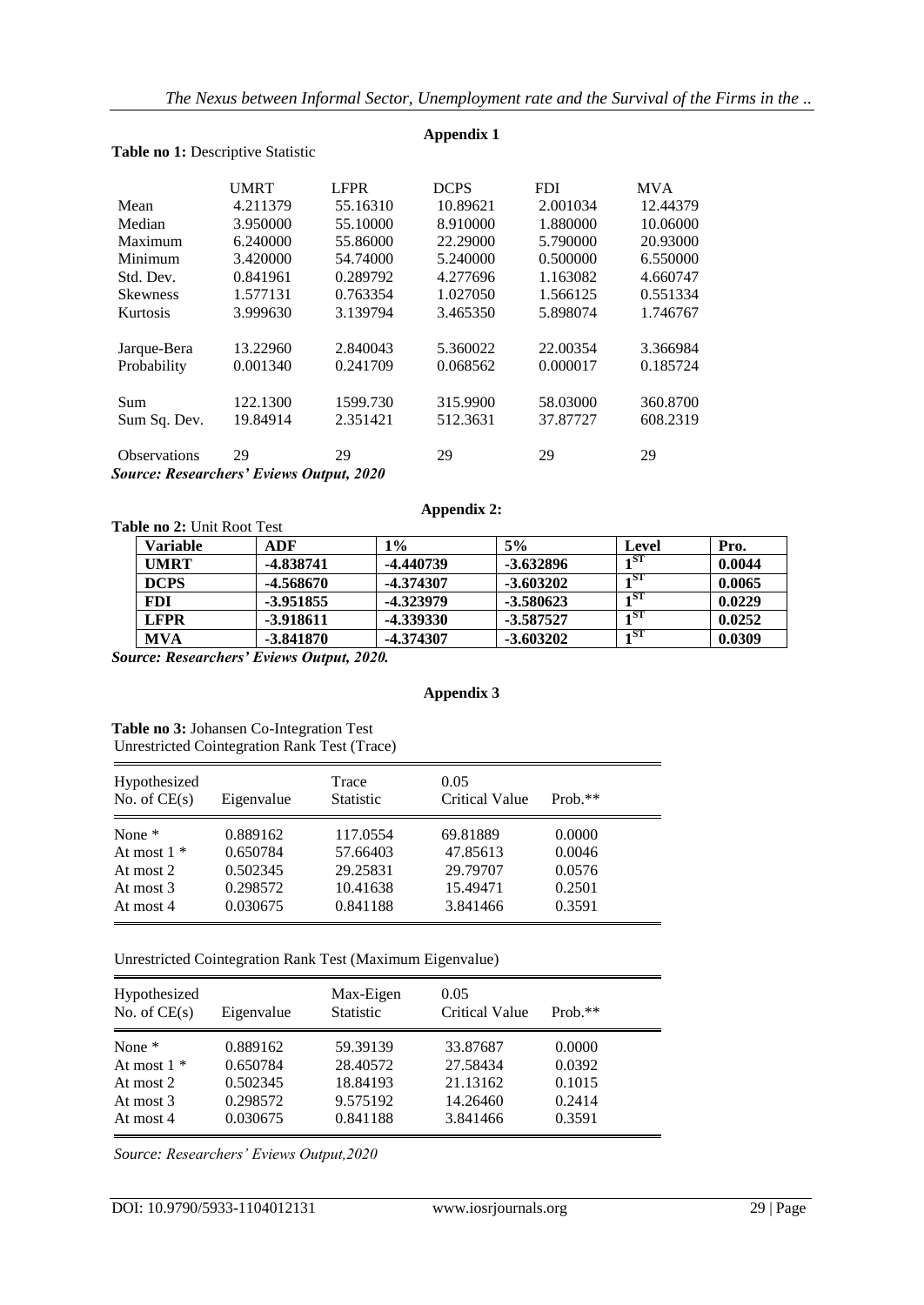| <br><b>Table no 4:</b> Vector Error Correction Estimates |             |             |             |             |             |  |
|----------------------------------------------------------|-------------|-------------|-------------|-------------|-------------|--|
| CointegratingEq:                                         | CointEq1    |             |             |             |             |  |
| $UMRT(-1)$                                               | 1.000000    |             |             |             |             |  |
| $LFPR(-1)$                                               | $-33.93110$ |             |             |             |             |  |
| $DCPS(-1)$                                               | 0.708348    |             |             |             |             |  |
| $FDI(-1)$                                                | $-1.304033$ |             |             |             |             |  |
| $MVA(-1)$                                                | 2.609302    |             |             |             |             |  |
| C                                                        | $-1.044845$ |             |             |             |             |  |
| <b>Error Correction:</b>                                 | D(UMRT)     | D(LFPR)     | D(DCPS)     | D(FDI)      | D(MVA)      |  |
| CointEq1                                                 | $-0.044529$ | 0.003625    | $-0.436995$ | $-0.255509$ | $-0.268199$ |  |
| $D(UMRT(-1))$                                            | 0.390299    | $-0.014189$ | 0.113731    | 1.124154    | $-0.868712$ |  |
| $D(UMRT(-2))$                                            | $-0.121975$ | $-0.018579$ | $-3.182600$ | $-0.981668$ | $-0.240694$ |  |
| $D(LFPR(-1))$                                            | $-0.324990$ | 0.549174    | $-9.505416$ | $-8.781078$ | $-6.047037$ |  |
| $D(LFPR(-2))$                                            | $-0.118471$ | 0.215993    | $-9.054218$ | $-5.267868$ | $-0.544715$ |  |
| $D(DCPS(-1))$                                            | 0.012650    | $-0.002934$ | 0.857625    | 0.177605    | 0.113221    |  |
| $D(DCPS(-2))$                                            | 0.050209    | $-0.000145$ | $-0.307956$ | 0.207575    | 0.073419    |  |
| $D(FDI(-1))$                                             | $-0.111625$ | 0.031658    | $-0.859854$ | $-1.079189$ | 0.112470    |  |
| $D(FDI(-2))$                                             | $-0.131199$ | $-0.003393$ | 0.394557    | $-0.300544$ | $-0.146873$ |  |
| $D(MVA(-1))$                                             | 0.137821    | $-0.016191$ | $-1.423312$ | $-0.345248$ | $-0.301007$ |  |
| $D(MVA(-2))$                                             | 0.013869    | 0.036350    | $-0.217300$ | $-0.629385$ | 0.180685    |  |
| C                                                        | 0.072994    | 0.013625    | $-0.533751$ | $-1.016106$ | $-0.415159$ |  |
| R-squared                                                | 0.588940    | 0.371028    | 0.487527    | 0.825252    | 0.937407    |  |

# **Appendix 4:**

*Source:Researchers'Eviews Output, 2020*

## **Table no 5:** Wald test

Equation: Untitled

| <b>Test Statistic</b>                                            | Value    | Df             | Probability |  |
|------------------------------------------------------------------|----------|----------------|-------------|--|
| F-statistic                                                      | 0.056569 | (2, 14)        | 0.9452      |  |
| 0.113138<br>Chi-square                                           |          | $\overline{2}$ | 0.9450      |  |
| Null Hypothesis: $C(4)=0$ , $C(5)=0$<br>Null Hypothesis Summary: |          |                |             |  |
| Normalized Restriction $(= 0)$                                   |          | Value          | Std. Err.   |  |
| C(4)                                                             |          | $-0.324990$    | 0.971797    |  |
| C(5)                                                             |          | $-0.118471$    | 1.166182    |  |
|                                                                  |          |                |             |  |

**Appendix 5**

*Source:Researchers'EviewsOutput,2020*